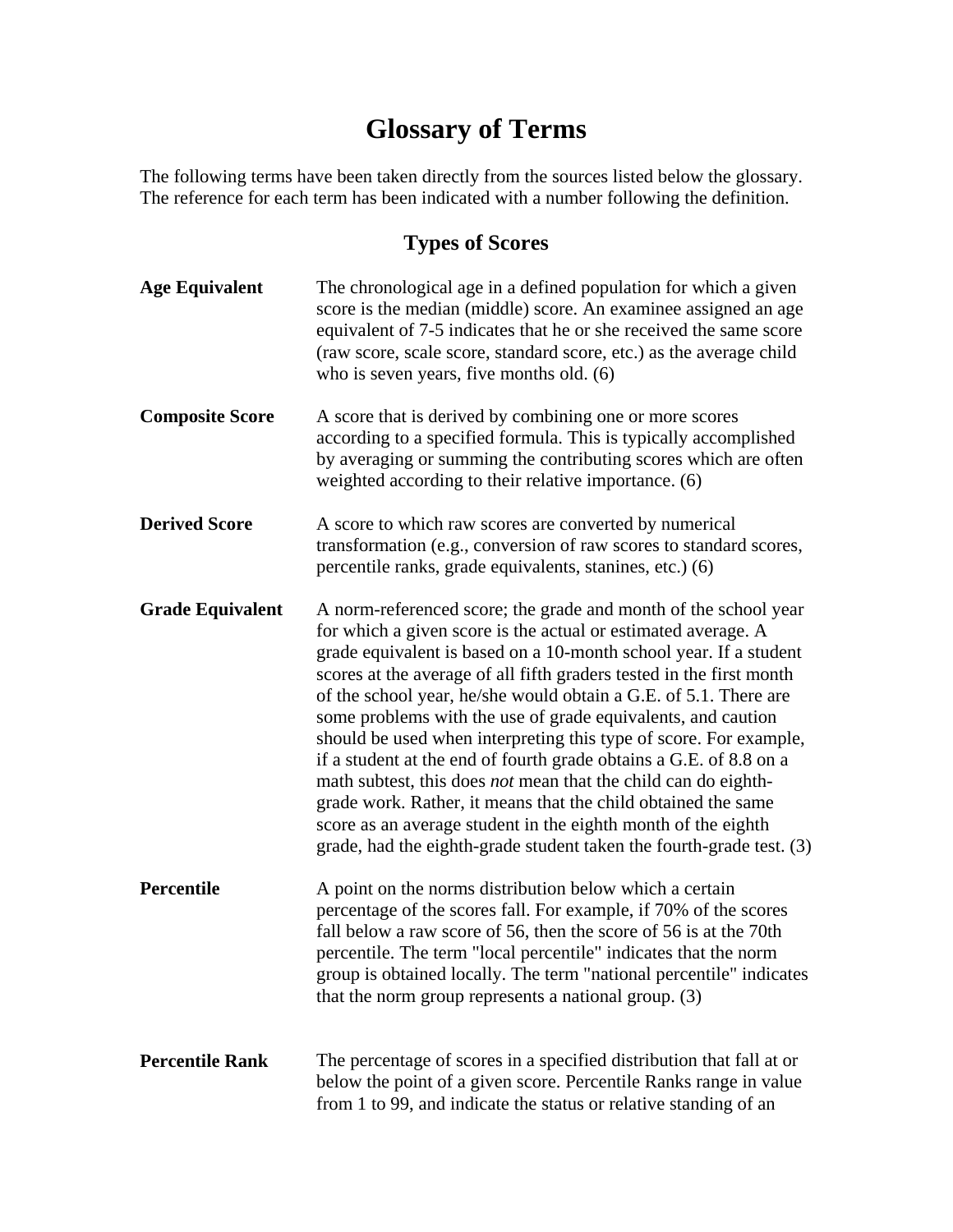|                        | individual within a specified group (e.g., norms group), by<br>indicating the percent of individuals in that group who obtained<br>lower scores. For example, if a student earned a 72nd Percentile<br>Rank in Language, this would mean he or she scored better than<br>72 percent of the students in a particular norm group who were<br>administered that same test of Language. This also implies that<br>the only 28 percent $(100 - 72)$ of the norm group scored the same<br>or higher than this student. (6)                                                                                                                    |
|------------------------|-----------------------------------------------------------------------------------------------------------------------------------------------------------------------------------------------------------------------------------------------------------------------------------------------------------------------------------------------------------------------------------------------------------------------------------------------------------------------------------------------------------------------------------------------------------------------------------------------------------------------------------------|
| <b>Raw Score</b>       | A person's observed score on a test, i.e., the number correct.<br>While raw scores do have some usefulness, they should <i>not</i> be<br>used to make comparisons between performance on different<br>tests, unless other information about the characteristics of the tests<br>is known. For example, if a student answered 24 items correctly<br>on a reading test, and 40 items correctly on a mathematics test, we<br>should not assume that he or she did better on the mathematics<br>test than on the reading measure. Perhaps the reading test<br>consisted of 35 items and the arithmetic test consisted of 80<br>items. $(3)$ |
| <b>Standard Score:</b> | Raw scores that have been transformed to have a given mean and<br>standard deviation. They express how far an examinee's score<br>lies from the mean of the distribution in terms of the standard<br>deviation. For example, the WISC IV has a mean standard score<br>of 100, with each standard deviation being 15 points. A standard<br>score of 85 would be one standard deviation below the mean. (4)                                                                                                                                                                                                                               |
| <b>Stanines</b>        | A type of norm-referenced score, in which the only possible<br>scores are the whole numbers from 1 to 9. The score scale is<br>defined so that each score level will include a specified<br>percentage of the norm group: small percentages for the highest<br>and lowest levels; large percentages for the middle levels. (1)                                                                                                                                                                                                                                                                                                          |

#### Measurement

**Confidence Interval** A band or range of scores that has a high probability of including the examinee's true score. The stand error of measurement provides the basis for forming the confidence interval. A 95 percent confidence interval can be thought of as the range in which a person's true score will be found 95 percent of the time.  $(4)$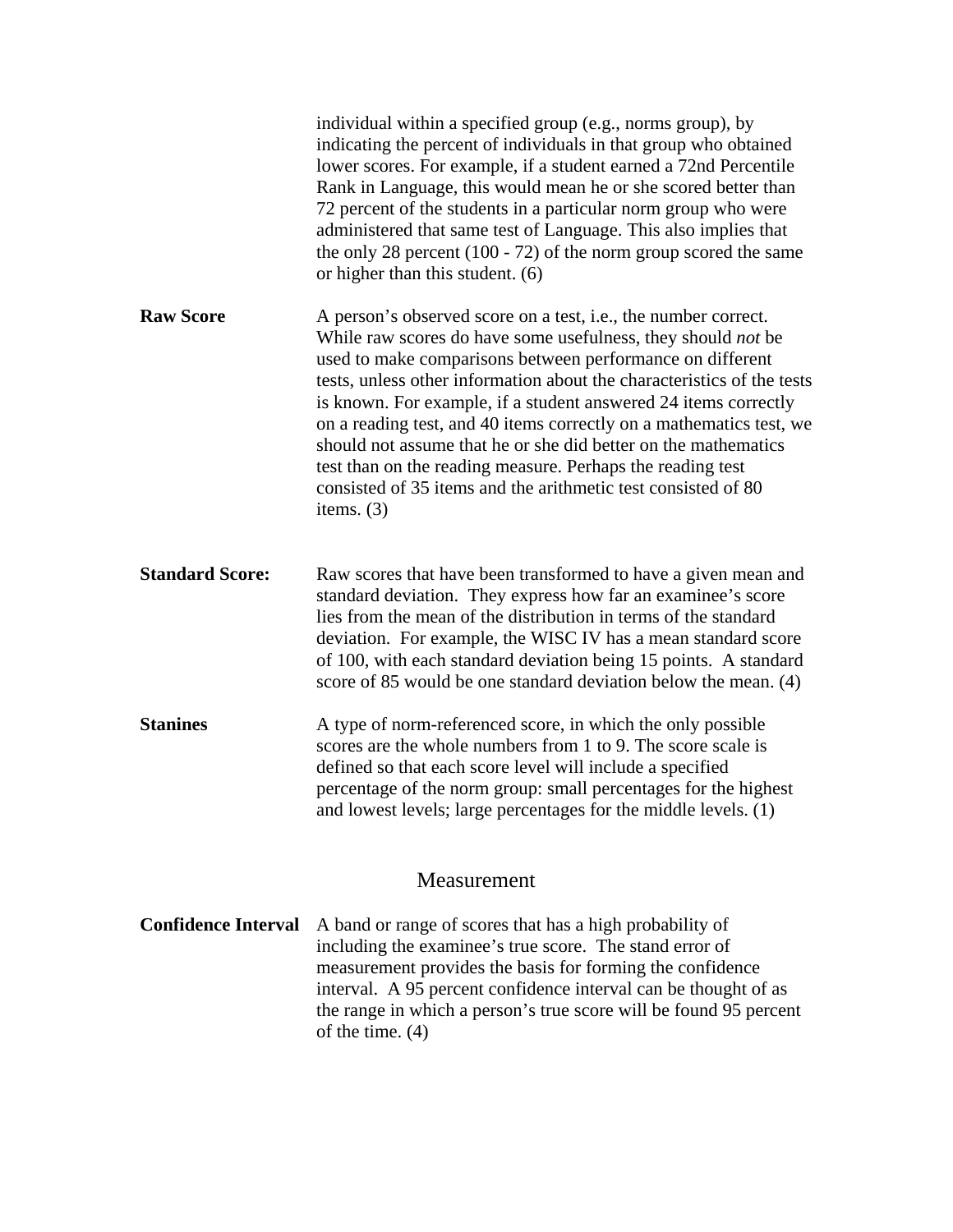| <b>Mean</b>                                          | The mathematical average of all the scores in a set of scores. To<br>obtain the mean, divide the sum of all the scores by the total<br>number of scores in the set. $(4)$                                                                                                                                                                                                                                                                                                                                              |
|------------------------------------------------------|------------------------------------------------------------------------------------------------------------------------------------------------------------------------------------------------------------------------------------------------------------------------------------------------------------------------------------------------------------------------------------------------------------------------------------------------------------------------------------------------------------------------|
| <b>Median</b>                                        | The middle score in a distribution or set of ranked scores; the<br>point (score) that divides a group into two equal parts; the 50th<br>percentile. Half the scores are below the median, and half are<br>above it. $(3)$                                                                                                                                                                                                                                                                                              |
| <b>Mode</b>                                          | The score or value that occurs most frequently in a distribution.<br>(3)                                                                                                                                                                                                                                                                                                                                                                                                                                               |
| <b>Normal</b><br><b>Distribution</b><br>(Bell Curve) | A distribution of scores or other measures that in graphic form<br>has a distinctive bell-shaped appearance. In a normal<br>distribution, the measures are distributed symmetrically about<br>the mean. Cases are concentrated near the mean and decrease in<br>frequency, according to a precise mathematical equation, the<br>farther one departs from the mean. The assumption that many<br>mental and psychological characteristics are distributed normally<br>has been very useful in test development work. (3) |
| <b>Norms</b>                                         | The distribution of test scores of some specified group called the<br>norm group. For example, this may be a national sample of all<br>fourth graders, a national sample of all fourth-grade males, or<br>perhaps all fourth graders in some local district. (3)                                                                                                                                                                                                                                                       |
|                                                      | Norms vs. Standards: Norms are not standards. Norms are<br>indicators of what students of similar characteristics did when<br>confronted with the same test items as those taken by students in<br>the norms group. Standards, on the other hand, are arbitrary<br>judgments of what students <i>should</i> be able to do, given a set of<br>test items. $(3)$                                                                                                                                                         |
| <b>Reliability</b>                                   | Refers to the consistency of a measurement. A test with a low<br>degree of reliability should not be used. (4)                                                                                                                                                                                                                                                                                                                                                                                                         |
| <b>Representativeness</b>                            | Refers to the extent to which the norm group is characteristic of<br>a particular population. (4)                                                                                                                                                                                                                                                                                                                                                                                                                      |
| <b>Standard Deviation</b>                            | The extent to which scores deviate from the mean. (4)<br>A measure of the amount of variation in the scores of a group of<br>test takers. It is the average distance of the scores from the group<br>mean score (but with the average distance computed by a<br>procedure called "root-mean-square," which is a bit more<br>complicated than the usual procedure). If there are many high                                                                                                                              |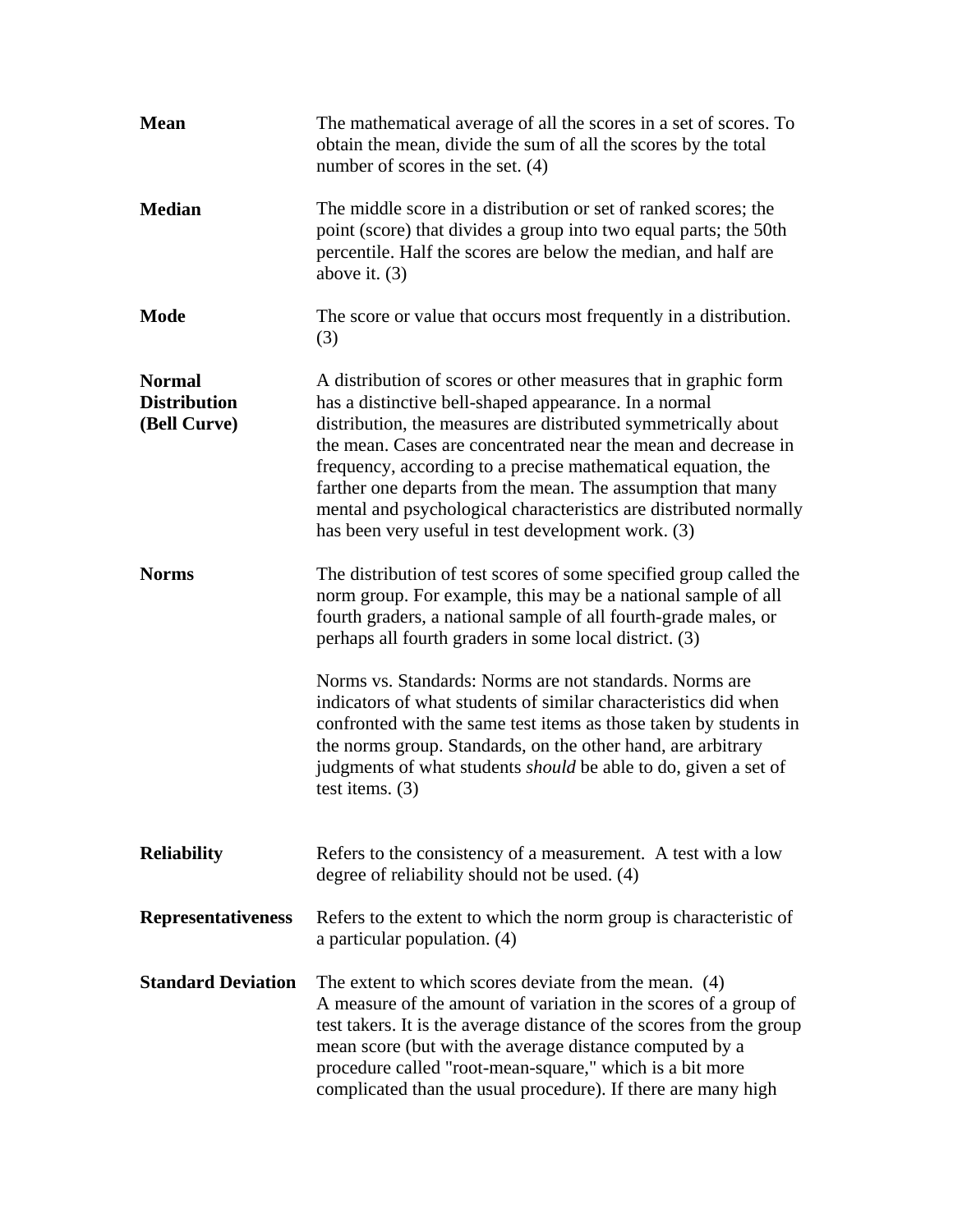|                                                  | and low scores, the standard deviation will be large. If the scores<br>are bunched closely together, the standard deviation will be<br>small. $(1)$                                                                    |
|--------------------------------------------------|------------------------------------------------------------------------------------------------------------------------------------------------------------------------------------------------------------------------|
| <b>Standard error of</b><br>measurement<br>(SEM) | The difference between an individual's observed score (actual)<br>score received) and their underlying true score (a theoretical<br>construct referring to an error-free assessment of the person's<br>ability). $(6)$ |
| <b>Validity</b>                                  | The degree to which a test measures what it is supposed to<br>measure. $(4)$                                                                                                                                           |

## **Cognitive Abilities**

| <b>Auditory</b><br><b>Processing</b>                      | Discrimination, analysis, and synthesis of auditory stimuli.(5)<br>The way we understand information we hear. LDs affecting this<br>process can affect the accuracy of what's heard, memory of<br>what's heard, organization of what's heard, or figure-ground<br>discrimination of sounds. (2)                                                      |
|-----------------------------------------------------------|------------------------------------------------------------------------------------------------------------------------------------------------------------------------------------------------------------------------------------------------------------------------------------------------------------------------------------------------------|
| Cognitive                                                 | Aother way of talking about intelligence. Cognition means<br>thinking. $(2)$                                                                                                                                                                                                                                                                         |
| Cognitive<br><b>Assessment</b>                            | The process of systematically gathering test scores and related<br>data in order to make judgements about an individual's ability to<br>perform various mental activities involved in the processing,<br>acquisition, retention, conceptualization, and organization of<br>sensory, perceptual, verbal, spatial, and psychomotor information.<br>(6) |
| <b>Executive</b><br><b>Functions</b>                      | These skills are needed to plan, manage, organize, evaluate things<br>in everyday life as well as school and work. (2)                                                                                                                                                                                                                               |
| <b>Fine-motor/Gross-</b><br>motor control                 | Te ability to accurately use either fine-motor or gross-motor<br>muscle control. Fine-motor muscle control refers to small muscles<br>doing small things – threading a needle, holding a pen. Gross-<br>motor muscle control are large – like dancing or jumping. (2)                                                                                |
| <b>Full Scale</b><br><b>Intelligence</b>                  | Overall measure of intelligence (composite score). (5)                                                                                                                                                                                                                                                                                               |
| <b>Quotient (IQ)</b><br><b>Long Term</b><br><b>Memory</b> | Memory that stores information for later use. For example, the<br>phone number of your best friend or a family member that you<br>have memorized is stored in your long-term memory. (2)                                                                                                                                                             |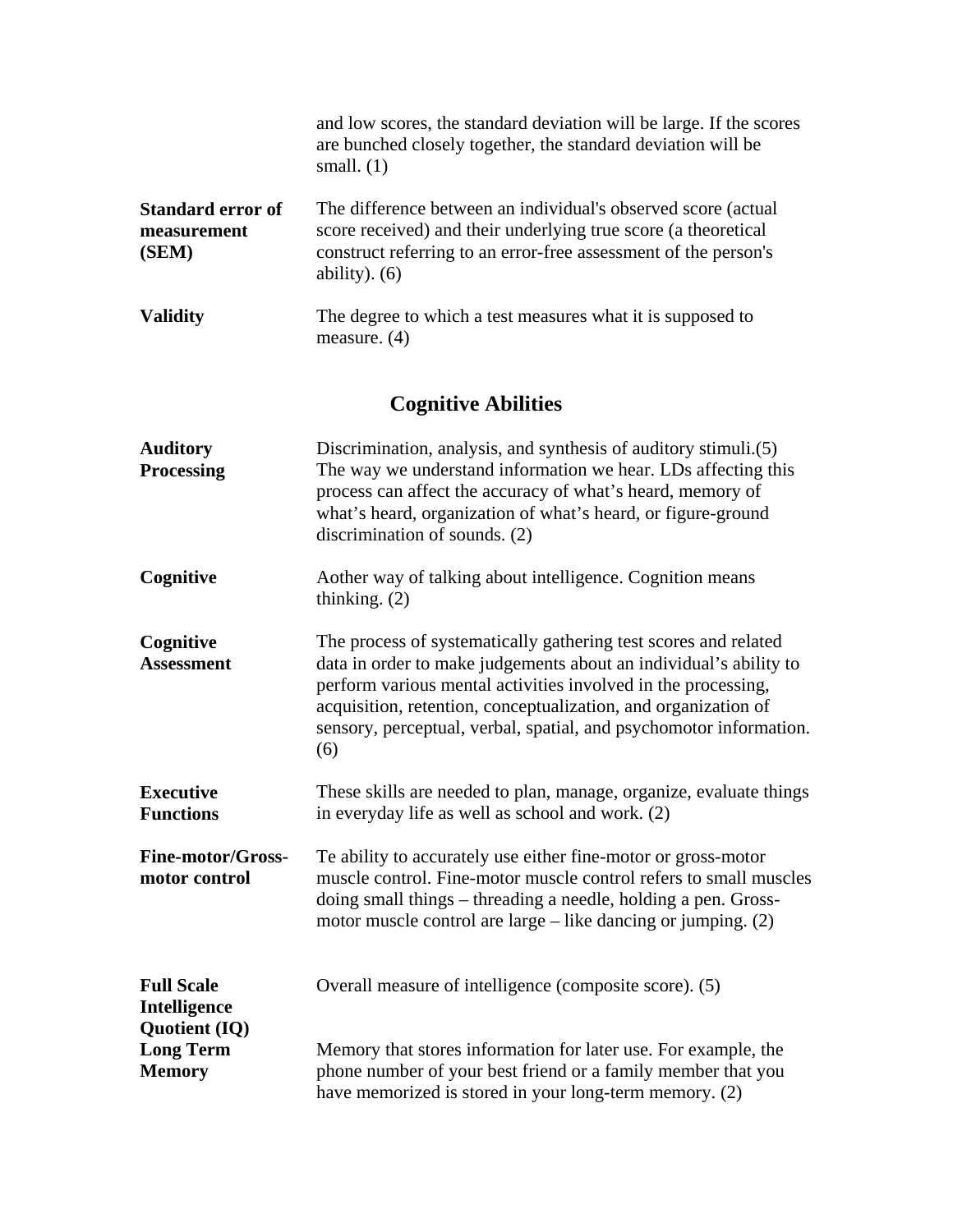| <b>Nonverbal LDs</b>                                           | Learning disabilities that affect all learning not related to<br>language, including social skills and physical coordination. (2)                                                                                                                                                                                                                                                    |
|----------------------------------------------------------------|--------------------------------------------------------------------------------------------------------------------------------------------------------------------------------------------------------------------------------------------------------------------------------------------------------------------------------------------------------------------------------------|
| <b>Performance IQ</b>                                          | A measure of visual-spatial reasoning. (5)                                                                                                                                                                                                                                                                                                                                           |
| <b>Processing Speed</b>                                        | How quickly or slowly a person is able to use, take in, or bring<br>out information. It is not related to cognitive ability $-$ just to<br>speed and fluency. (2)                                                                                                                                                                                                                    |
| <b>Phonemic</b><br><b>Awareness/Phonolo</b><br>gical Awareness | The ability to recognize the distinct sounds in words, which is<br>required for further language and reading development. (2)                                                                                                                                                                                                                                                        |
| <b>Short Term</b><br><b>Memory</b>                             | Memory that holds information briefly while you use it. For<br>example, when you read a phone number and then dial it, the<br>number is held in your short-term memory. (2)                                                                                                                                                                                                          |
| <b>Verbal IQ</b>                                               | A measure of verbal ability. (5)                                                                                                                                                                                                                                                                                                                                                     |
| <b>Visual Motor</b><br><b>Integration</b>                      | The ability to use sensory feedback to guide physical movements<br>- what is loosely referred to as "coordination". A deficit in this<br>area can make it difficult to coordinate large or small movements<br>- catching a ball while running, waving goodbye, to more<br>complex tasks like brushing teeth or copying seatwork from the<br>blackboard. Also known as dyspraxia. (2) |
| <b>Visual Processing</b>                                       | Perception, analysis and synthesis of visual stimuli (5)<br>The way we understand information from our eyes. LDs affecting<br>this can affect the accuracy of what's seen, memory of what's<br>seen, understand what's seen, or figure-ground discrimination. (2)                                                                                                                    |
| <b>Working Memory</b>                                          | Memory that holds an idea while you are using it - for example,<br>your working memory holds a formula when you are working on<br>a math problem. (2)                                                                                                                                                                                                                                |

### **References**

- 1. Educational Testing Service. (2012). Glossary of standardized testing terms. Retrieved March 29, 2012, from http://www.ets.org/understanding\_testing/glossary/
- 2. Learning Disabilities Association of Canada. (unknown). Common LD terms. Retrieved April 6, 2012, from http://www.ldac-acta.ca/en/learn-more/ldbasics/common-terms.html